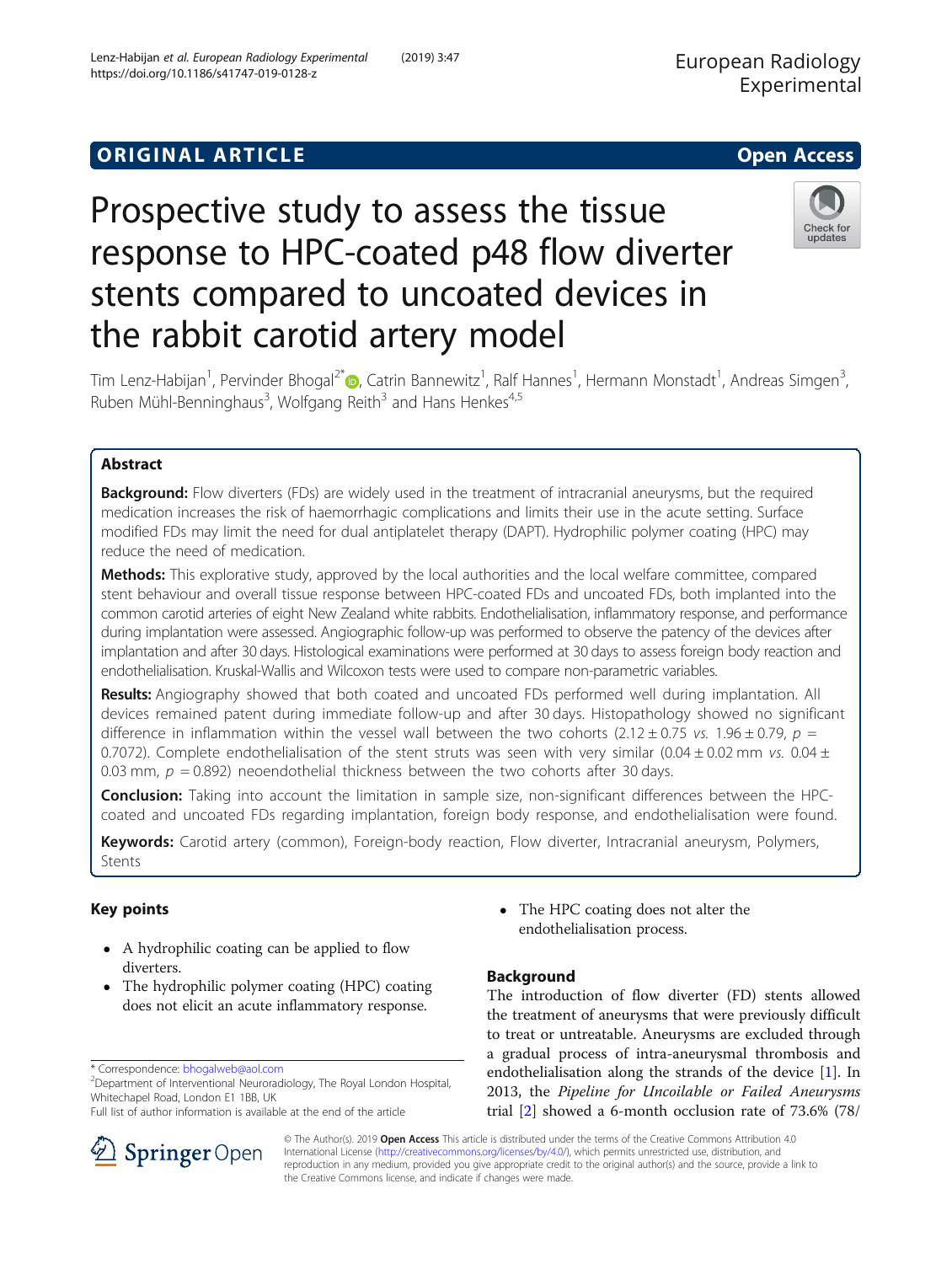106) with progressive aneurysm occlusion, reaching 95%  $(60/63)$  $(60/63)$  $(60/63)$  at 5-year follow-up [3]. Although this trial specifically used the pipeline embolisation device (PED; Medtronic, Irvine, CA, USA), similar results have been obtained using other devices [[4,](#page-7-0) [5\]](#page-7-0).

One of the principle concerns when using endovascular stents and FDs is the need for dual antiplatelet therapy (DAPT). This is necessary in order to prevent thromboembolic complications. However, there is naturally an increased haemorrhagic risk. Ajadi et al. [[6\]](#page-7-0) recently performed a meta-analysis on studies published between 2013 and 2018 to determine the predictive value of the preoperative platelet reactivity units (PRU). They identified 12 studies that met the study criteria including data from 1464 PED cases and demonstrated that preprocedural hypo-response, defined as a PRU ranging from  $>200$  to  $>240$ , carried an increased risk of thrombotic events with an absolute risk of 15%. Conversely, a hyper-response, defined as PRU  $<60$  to  $<70$ , conferred an increased risk of haemorrhage with an absolute risk of 12%. In addition to the problems of predictability in response to antiplatelet medications, drug interactions can also interfere with the activity of these medications [[7\]](#page-7-0).

Similar to drug eluting stents that have been used in the cardiology and peripheral endovascular space for many years, surface coated stents have recently been developed for the neurovascular arena. These surface coatings are being designed to limit the necessity for DAPT and the thrombotic potential of the implants. The first of these devices was the PED Shield (Medtronic, Irvine, CA, USA), a device with a 3-nm-thick covalently bound phosphorylcholine surface modification. Phosphorylcholine is a major component of the outer membrane of erythrocytes and has demonstrated efficacy in resisting platelet adhesion as well as intimal hyperplasia [[8](#page-7-0)–[10](#page-7-0)]. The phenox hydrophylic polymer coating (pHPC) is a proprietary coating technology developed by phenox GmbH (Bochum, Germany), which also shows antithrombogenic properties when applied nitinol surfaces. The purpose of this explorative study was to assess the effects of implantation of the p48 movable wire (MW) HPC in the rabbit carotid artery model compared with a similar uncoated device, the p48 MW, with regard to implantation, overall tissue response, inflammation, healing and neointima formation.

# Methods

The study was approved by the local authorities and the local welfare committee and was performed under the licence number 07/14. Sample sizes where chosen according to fit the requirements of EN ISO10993-6 (Tests for local effects after implantation) [\(https://www.iso.org/](https://www.iso.org/standard/61089.html) [standard/61089.html](https://www.iso.org/standard/61089.html)) in order to fit the requirements of our notified body. Overall a comparative study with uncoated and coated devices was performed in 8 New Zealand white rabbits for 30 days. The study period was chosen to assess foreign body reaction and ingrowth at an early stage.

# Animal experiments and premedication

Eight New Zealand white rabbits, of similar age  $(20 \pm 4)$ weeks, mean  $\pm$  standard deviation) and weight (4.125  $\pm$ 0.45 kg, mean  $\pm$  standard deviation; range 3.4–4.8 kg), were given acetylsalicylic acid (10 mg/kg/day) and clopidogrel (10 mg/kg/day), via their drinking water. All animals received the DAPT starting 3 days prior to the procedures.

The supra-aortic vessels of the rabbit were of a suitable calibre for the deployment of the p48 FD as well as having a similar calibre to typical intracranial vessels treated with flow diversion in humans. In addition, this animal model has been extensively used in the assessment of neurovascular devices previously and is a widely accepted model [\[11](#page-7-0)]. Previous studies have tested HPC in different animal species [\[12](#page-7-0)].

### Stent implant procedure

All procedures were performed with the animals under general anaesthesia with Ketamin (60 mg/kg)/Rompun 2% (6 mg/kg) IM and maintenance with Ketamin (60 mg/kg)/Rompun 2% (6 mg/kg) in 10 mL NaCl at a flowrate of 2.5 mL/h via the ear vein. After surgical exposure of the right common femoral artery a 4Fr introducer sheath was inserted. Digital subtraction angiography of the common carotid arteries (CCAs) was performed with a 4Fr vertebral catheter (Glidecath, Terumo Europe, Leuven, Belgium). All the procedures were conducted under fluoroscopy and DSA by means of a single-arm angiographic system in posterior-anterior projection at two frames per second (Ziehm Vision imaging, Nuremberg, Germany). Prior to selective catheterisation and stent implantation the animals were fully heparinised to achieve an activated clotting time (2–2.5 times normal). A combination of 0.014 in. pORTAL microwire (Phenox GmbH, Bochum, Germany) and 0.021-in. Trevo Pro 18 microcatheter (Stryker, Kalamazoo, USA) or Prowler Select plus (Codman Neurovascular, West Chester, USA) was used to access the CCAs where deployment of the p48 MW and p48 MW HPC devices was performed. Acetylsalicylic acid and clopidogrel were continuously provided for the time until final angiography and sacrifice and are applied by the drinking water.

# Stent characteristics

The p48 MW FD is constructed from 48 braided drawn filled tubes (DFT) with each DFT strand constructed from a platinum filled nitinol tube. For p48 MW HPC, each DFT strand is coated with pHPC. The delivery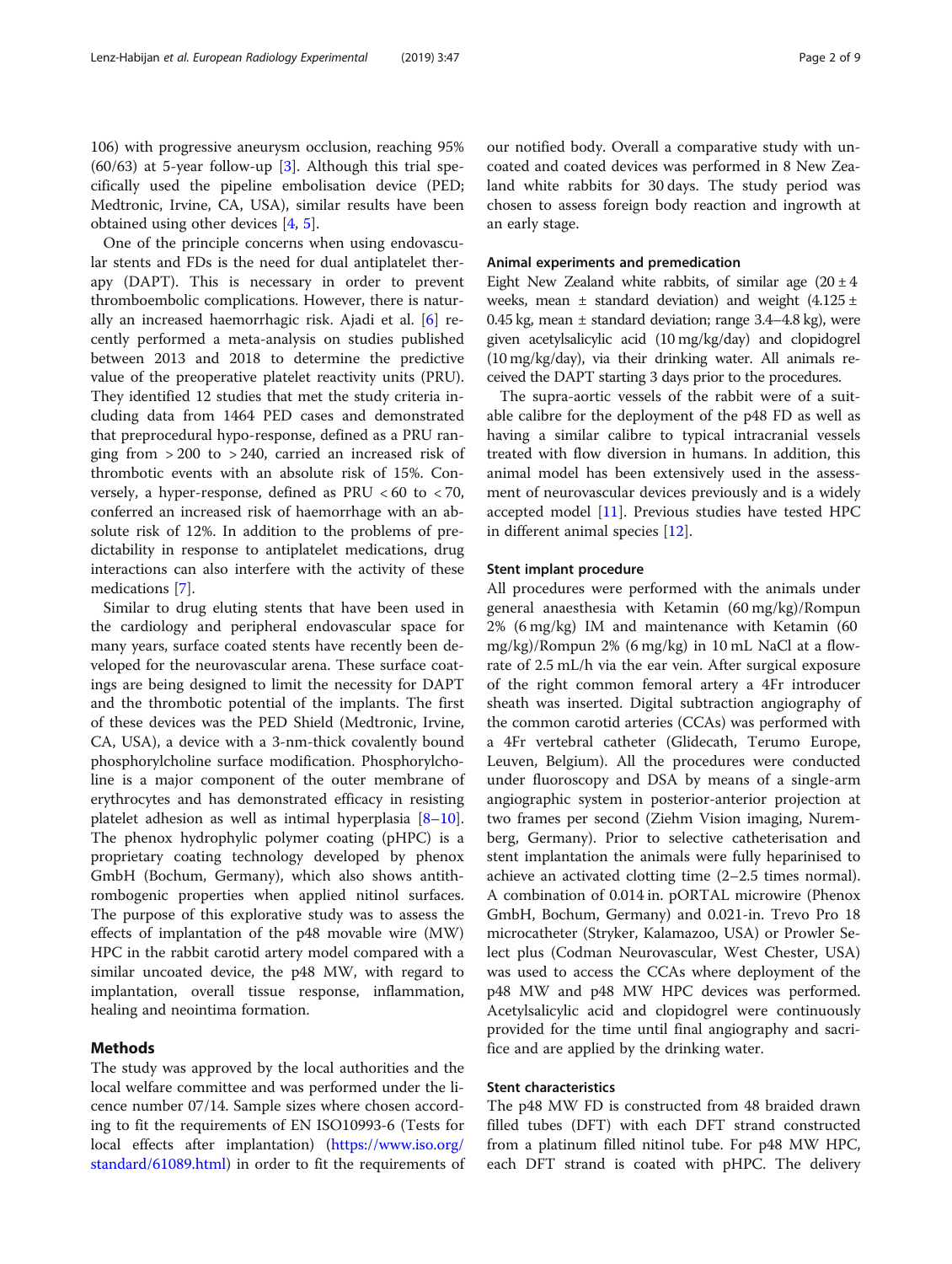system has a central, independently moveable wire and is compatible with 0.021-in. inner diameter (ID) microcatheters. The movable inner wire is made of nitinol with an atraumatic distal tip to prevent rupture. The p48 MW and p48 MW HPC is available in different sizes and is designed to treat vessels between 1.75 and 3 mm.

# HPC surface coating

The pHPC surface coating is a hydrophilic surface modification with antithrombogenic properties. Recently, two stent devices with this coating received the CE mark (pCONUS HPC and p48 MW HPC, phenox GmbH, Bochum, Germany). The coating is less than 12-nm thin, dense (as determined by x-ray photoelectron spectroscopy analysis) and covalently bound to the surface.

The thin nature of the coating does not affect the mechanical properties of the DFT strands or the device as a whole.

In vitro testing showed a significant reduction in the adherence of immunofluorescent CD61+ platelets on pHPC coated electropolished nitinol test plates and braided devices when incubated with whole blood from healthy volunteers compared with uncoated ones. Scanning electron microscopy demonstrated minimal adherent platelets on the coated test plates and FDs whereas a thick layer of adherent platelets was seen on uncoated specimen [\[13\]](#page-7-0).

Previous in vivo studies have shown that the HPC does not affect the neoendothelialisation of the pCONUS neck bridging device in rabbits nor does it elicit either an acute or chronic inflammatory reaction within the vessel wall nor intima hyperplasia was observed when assessed at 30 and 180 days, respectively [[14](#page-7-0)].

#### Implant location and stent sizing

In each animal the uncoated p48 MW was implanted into the left CCA and the coated p48 MW HPC was implanted into the right CCA. The size of the implanted device was based upon the maximum diameter of the CCA at the site of the planned implantation on either side. The size of each device was calculated based on the two-dimensional angiographic imaging. The same size p48 MW HPC and p48 MW was implanted in each animal. In total, four p48 MW HPC 300-15, four p48 MW 300-15, four p48 MW HPC 200-12, and four p48 MW 200-12 were implanted.

#### Angiographic follow-up

Control angiography was performed following implantation of the devices and 30 days after implantation. Selective angiography at final follow-up, using a 4Fr vertebral catheter, was performed via arteriotomy of the left common femoral artery.

# Harvest and gross imaging

Euthanasia by pentobarbital (Narcoren, Merial GmbH, Hallbergmoos, Germany) overdose (6–8 mL) was performed at 30 days whilst the animals were under anaesthesia with Ketamin (60 mg/kg)/Rompun 2% (6 mg/kg) in 10 mL NaCl at a flow rate of 2.5 mL/h via the ear vein. Each of the arterial segments in which either a p48 MW or p48 MW HPC were implanted were surgically resected and then fixed in 10% formaldehyde following which they were photographed and radiographed using a LX-60 cabinet radiography system (Faxitron, AZ, USA).

# Histological preparation and morphological assessment

After gross imaging, the excised arterial segments were dehydrated in a graded series of ethanol following which they were embedded in Spurr's epoxy resin. After polymerisation, transverse sections from the proximal, middle, and distal third of each device shaft were removed and the cross sections adhered to plastic slides. The slides were prepared to a thickness of  $< 100 \mu$  (Exakt, Oklahoma City, USA). After polishing of the slides they were stained with haematoxylin and eosin.

#### Histiological assessment

An independent, experienced observer (CV Path, Gaithersburg, MD, USA) used digital planimetry with a calibrated camera to perform the morphometric analysis. The morphometric analysis included an assessment of the luminal area of the vessel, the area of the internal elastic laminae (IEL) and external elastic lamina (EEL) and the neointimal thickness which was measured as the distance from the IEL to luminal border. Semiquantitative data including medial fibrin and calcification deposition, inflammatory cell invasion into the media and adventitia, and the thickness of the adventitia were recorded (Table [1\)](#page-3-0). The inflammation score was based on both the extent and the significance of inflammatory cell infiltration within each layer of the vessel wall (adventitia, media, and neointima). Final inflammatory scores were determined using the scale in Table [2](#page-4-0). The giant cell reaction was recorded using the same scale.

An independent pathologist (CV Path, Gaithersburg, MD, USA), blinded to the coating status of the p48 MW, performed the histopathological analysis. All slides and prepared stent sections were examined by light microscopy  $(x 20)$  as the maximum magnification). The presence of giant cells and granulomas on the stent struts was assessed and calculated as a percentage.

The media area (EEL area minus IEL area), neointimal area (IEL minus luminal are) and percent luminal stenosis (1 – [luminal area/IEL area]  $\times$  100) were also calculated.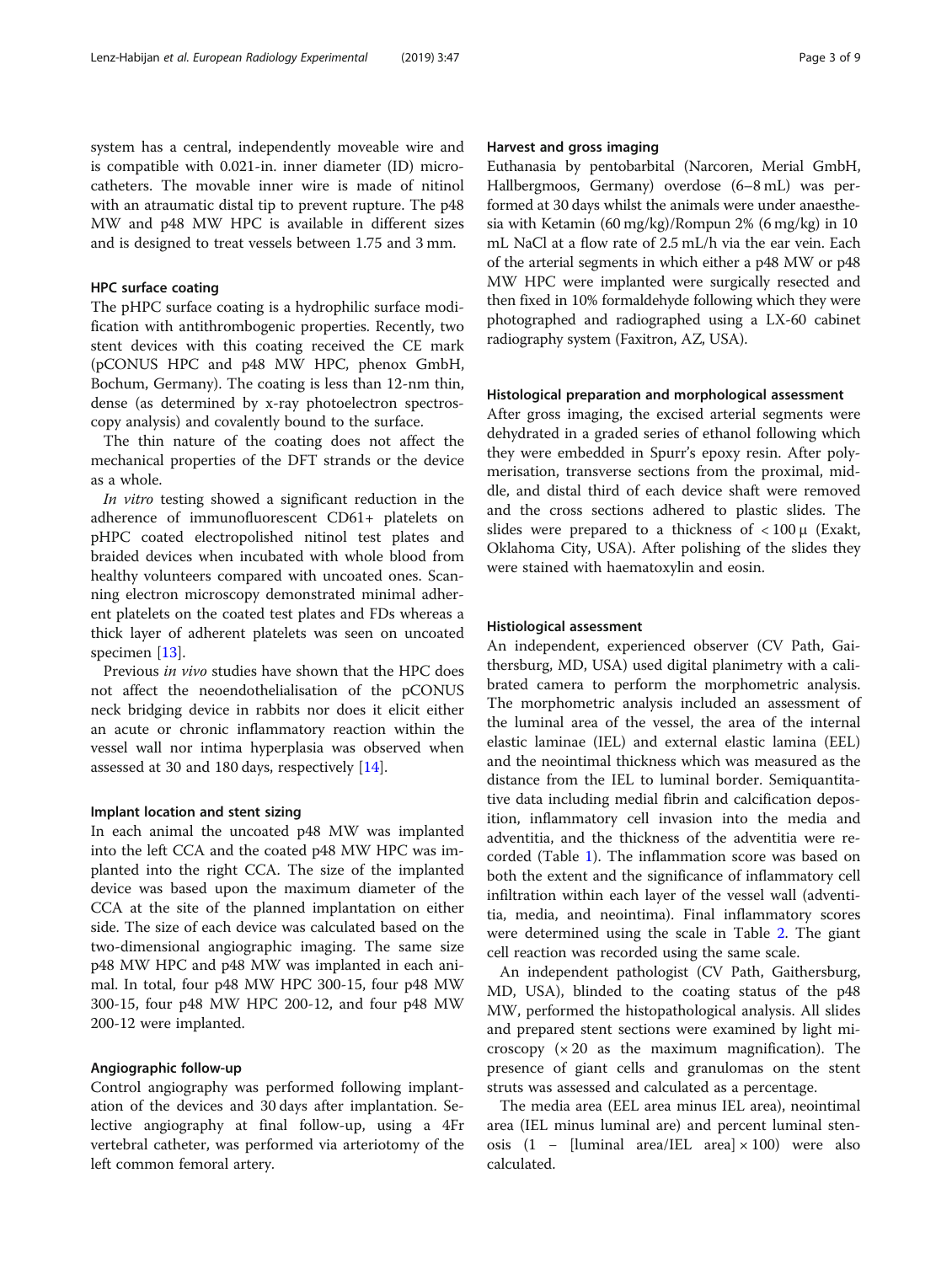#### <span id="page-3-0"></span>Table 1 Semiquantitative histology scores

| Attribute                              | Score          | Description of assigned score                                                                                  |  |  |  |  |
|----------------------------------------|----------------|----------------------------------------------------------------------------------------------------------------|--|--|--|--|
| Injury score                           | 0              | No injury                                                                                                      |  |  |  |  |
|                                        | 1              | < 25% of the vessel circumference showing<br>disruption of the EEL, IEL, or media respectively                 |  |  |  |  |
|                                        | 2              | 25-50% of the vessel circumference showing<br>disruption of the EEL, IEL, or media respectively                |  |  |  |  |
|                                        | 3              | > 50% of the vessel circumference showing<br>disruption of the EEL, IEL, or media respectively                 |  |  |  |  |
| Thrombus                               | 0              | None                                                                                                           |  |  |  |  |
| (platelets/fibrin)                     | 1              | Minimal focal                                                                                                  |  |  |  |  |
|                                        | 2              | Mild multifocal                                                                                                |  |  |  |  |
|                                        | 3              | Moderate regionally diffuse                                                                                    |  |  |  |  |
|                                        | 4              | Severe marked diffuse total occlusion                                                                          |  |  |  |  |
| Neointimal/medial<br>fibrin deposition | 0              | None to focal interstitial fibrin minimal spotting<br>of fibrin generally consistent with background<br>levels |  |  |  |  |
|                                        | 1              | < 10% of circumference showing interstitial<br>fibrin                                                          |  |  |  |  |
|                                        | $\mathfrak{D}$ | 10-25% of circumference showing interstitial<br>fibrin                                                         |  |  |  |  |
|                                        | 3              | > 25% of the circumference showing interstitial<br>fibrin                                                      |  |  |  |  |
| Red blood cell                         | 0              | No red blood cell extravasation                                                                                |  |  |  |  |
| extravasation score                    | 1              | < 25% red blood cell extravasation                                                                             |  |  |  |  |
|                                        | 2              | 25-50% red blood cell extravasation showing<br>disruption of the EEL, IEL, and media,<br>respectively          |  |  |  |  |
|                                        | 3              | > 50% red blood cell extravasation                                                                             |  |  |  |  |
| Calcification                          | 0              | None                                                                                                           |  |  |  |  |
|                                        | 1              | Focal with $<$ 10% of the region affected                                                                      |  |  |  |  |
|                                        | 2              | Multifocal with 10-25% of the region affected                                                                  |  |  |  |  |
|                                        | 3              | Regionally diffuse with 26-30% of the region<br>affected                                                       |  |  |  |  |
|                                        | 4              | Regionally diffuse with > 30% of the region<br>affected                                                        |  |  |  |  |
| <b>Endothelial loss</b>                | 0              | None                                                                                                           |  |  |  |  |
|                                        | 1              | < 25% of the circumference                                                                                     |  |  |  |  |
|                                        | 2              | 25-50% of the circumference                                                                                    |  |  |  |  |
|                                        | 3              | 51-75% of the circumference                                                                                    |  |  |  |  |
|                                        | 4              | > 75% of the circumference                                                                                     |  |  |  |  |
| Adventitial<br>inflammation score      | 0              | No inflammation to minimal interspersed<br>inflammatory cells                                                  |  |  |  |  |
|                                        | 1              | Mild peripheral inflammatory infiltration or<br>focally moderated in < 25% of adventitial area                 |  |  |  |  |
|                                        | 2              | Moderate peripheral inflammatory infiltration or<br>focally marked in 25-50% of adventitial area               |  |  |  |  |
|                                        | 3              | Heavy peripheral inflammatory infiltration or<br>focally marked in > 50% of adventitial area                   |  |  |  |  |

Vessel wall injury was defined as a break in the arterial wall structures: external elastic lamina (EEL); internal elastic lamina (IEL); media. Neointimal fibrin deposition was defined as interstitial fibrin with or without associated stent mesh

# **Statistics**

Normal or near-normal data distributions were expressed as mean  $\pm$  standard deviation. Paired t test comparisons were used to calculate the significance of differences between continuous variables of all parametric data using JMP software (version 13.0, Cary, NC). Nonparametric score data, including injury, fibrin (Table 1), and neointimal and adventitial inflammation were compared using a Wilcoxon test (JMP software version 13.0). A  $p$  value lower than 0.05 was considered significant.

# Results

# Clinical findings initially after implantation and after 30 days

Implantation of all devices was successful; all implants were fully expanded, with no in-stent stenosis and no thrombus formation visible. There was no angiographic evidence of impaired blood flow. All animals survived until the end of the study (30 days). Angiography at 30 day follow-up showed both implants fully expanded with no in-stent stenosis, no visible thrombus formation and the unimpeded blood flow in all vessels.

Figure [1](#page-4-0) shows the angiographic results of one animal, with p48 MW 200-12 in the left CCA and p48 MW HPC 200-12 in the right CCA, initially after implantation and at 30-day follow-up. In total, 16 stents and associated CCAs were available for morphological and histological analysis. On gross evaluation, there was no evidence of obvious abnormality (Fig. [2](#page-5-0)). Examples of Faxitron imaging of implanted p48 MW and p48 MW HPC are shown in Fig. [3.](#page-5-0)

# Morphological and histological analysis

The morphometric findings between the two groups were similar. There was no statistically significant difference between the luminal area of the vessel, IEL, or EEL area, neointimal area or neointimal thickness. Importantly, there was no evidence of a statistically significant difference in the degree of stenosis between the p48 MW and p48 MW HPC (Fig. [4](#page-6-0)). The results are summarised in Table [3.](#page-6-0)

There was no evidence of greater inflammation within the intima, media or adventitia between the two groups. There was no evidence of a statistically different inflammation score between the two groups or of a greater number of giant cells. Neointimal coverage appeared to be complete in both cohorts. The results are summarised in Table [4.](#page-7-0)

At histological analysis, all devices were well expanded without evidence of luminal thrombosis, although some sections showed postmortem clots, likely from incomplete washout of blood. All devices were fully incorporated by a smooth-muscle cell rich neointima and stenosis values were minimal and similar between test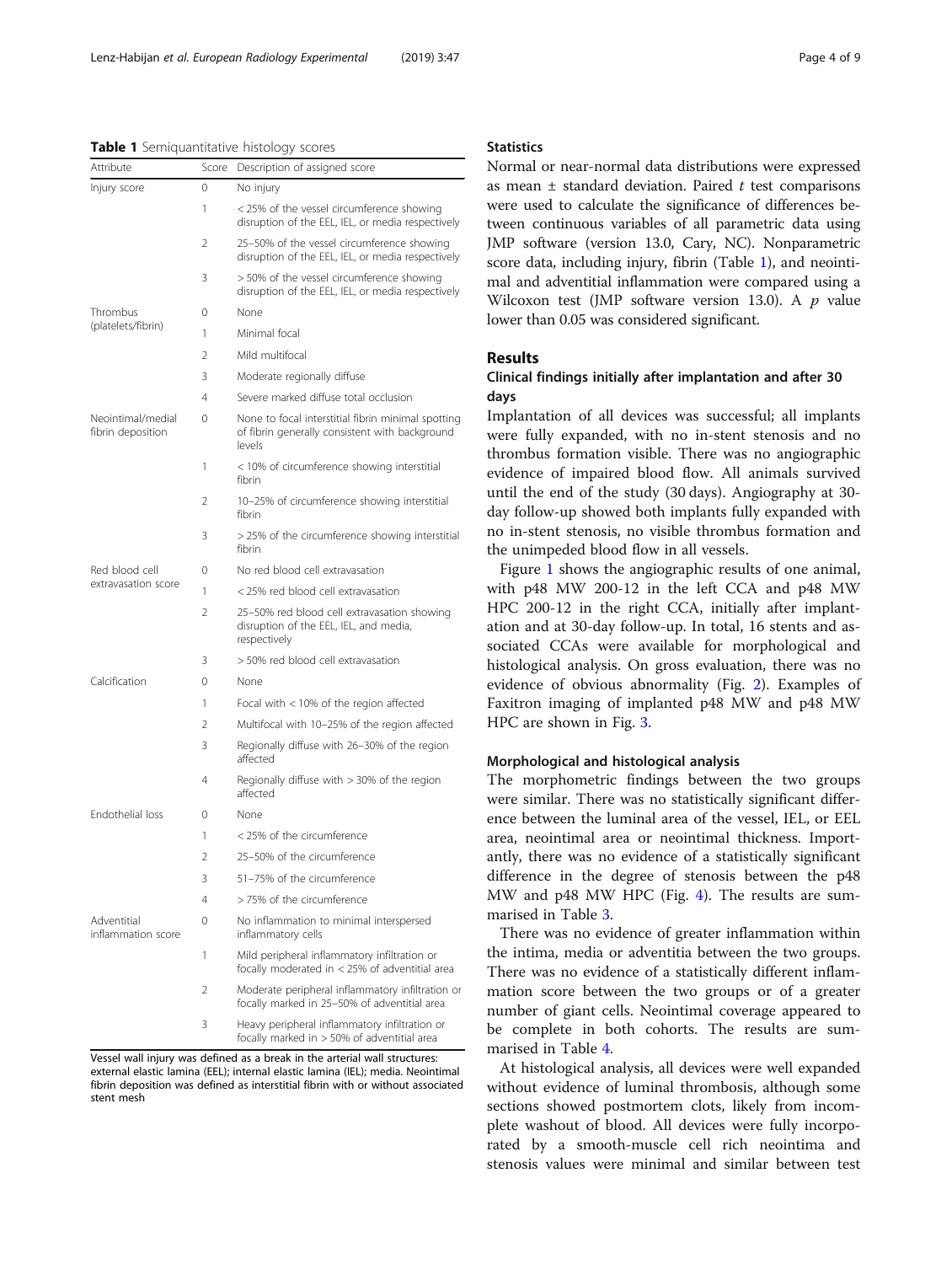<span id="page-4-0"></span>Table 2 Inflammation severity score

| Severity      | Circumferential extension |              |              |      |  |  |
|---------------|---------------------------|--------------|--------------|------|--|--|
|               | $< 25\%$                  | $> 25 - 50%$ | $> 50 - 70%$ | >75% |  |  |
| 0             |                           |              |              |      |  |  |
|               |                           |              |              |      |  |  |
| $\mathcal{L}$ |                           |              |              |      |  |  |
| 3             |                           |              |              |      |  |  |
| 4             |                           | ς            |              |      |  |  |

Severity was defined as:  $0 = no$  inflammation:  $1 = rare$  inflammatory cells present; 2 = mild infiltrate, not being the predominant component of the associated tissue;  $3$  = moderate infiltrate;  $4$  = severe circumferential infiltrate (circumferential or near circumferential)

(p48 MW HPC,  $13.76 \pm 2.79$ , mean  $\pm$  standard deviation) and control (uncoated p48 MW =  $14.31 \pm 4.30$ ,  $p =$ 0.766). There was no/minimal fibrin and no evidence of haemorrhage or calcification. The majority of devices, irrespective of the coating showed circumferential to near circumferential mild to moderate chronic inflammation nearest the mesh, including giant cells (inflammation scores:  $p48$  MW HPC,  $2.12 \pm 0.75$ ; uncoated  $p48$  MW, 14.31  $\pm$  4.30,  $p = 0.707$ ). Endothelial coverage over luminal surfaces was mostly complete (Fig. [3](#page-5-0)).

# **Discussion**

The purpose of this explorative study was to demonstrate the similarity of the p48 MW HPC FD compared with the uncoated p48 MW FD with regard to overall

tissue response, inflammation, healing and neointima formation.

Following the injury to the arterial wall after stent deployment, there is a triphasic cellular response [[15](#page-7-0)–[17](#page-8-0)]. This initially involves platelet activation and an inflammatory response, followed by granulation tissue and the migration and proliferation of smooth cells and finally tissue remodelling. This process on endothelialisation can take up to 6 weeks. Various different processes are involved in the eventual endothelialisation and repair of the vessel wall with much of the information on the tissue response derived from studies involving coronary arteries [[18](#page-8-0)–[21](#page-8-0)].

It is known from previous studies assessing pHPC, that this coating technology has strong antithrombogenic properties on braided wire constructs, such as FD stents, as well as laser cut stents in vitro  $[12-14]$  $[12-14]$  $[12-14]$ .

First of all, the described antithrombogenic effect of pHPC could not be observed *in vivo* in this study, due to the lack of a negative control. The administered DAPT did efficiently prevent thrombus formation on the uncoated p48 MW. However, Colgan et al. [\[22](#page-8-0)] published the first in man case of a p48 MW HPC. They reported the use of two telescoped p48 MW HPCs to treat a patient with a subarachnoid haemorrhage secondary to a vertebral artery dissection. In this case single antiplatelet therapy (SAPT) was used and there was no evidence of stent thrombosis or stroke. The patient made a complete recovery. Further clinical studies are currently on going.

e Ō Fig. 1 Exemplary angiographic results of animal 5, with p48 MW 200-12 implanted into the left (a) and p48 MW HPC-200-12 into the right carotid common artery  $(c)$ , initially after implantation  $(a, b$  and  $c)$  and at 30-day follow-up  $(d$  and  $e)$ . Both stents remain well opposed to the vessel wall with no evidence of stent migration or constriction (d). No in-stent stenosis, no thrombus formation and no obstruction of the blood flow is visible  $(d \text{ and } e)$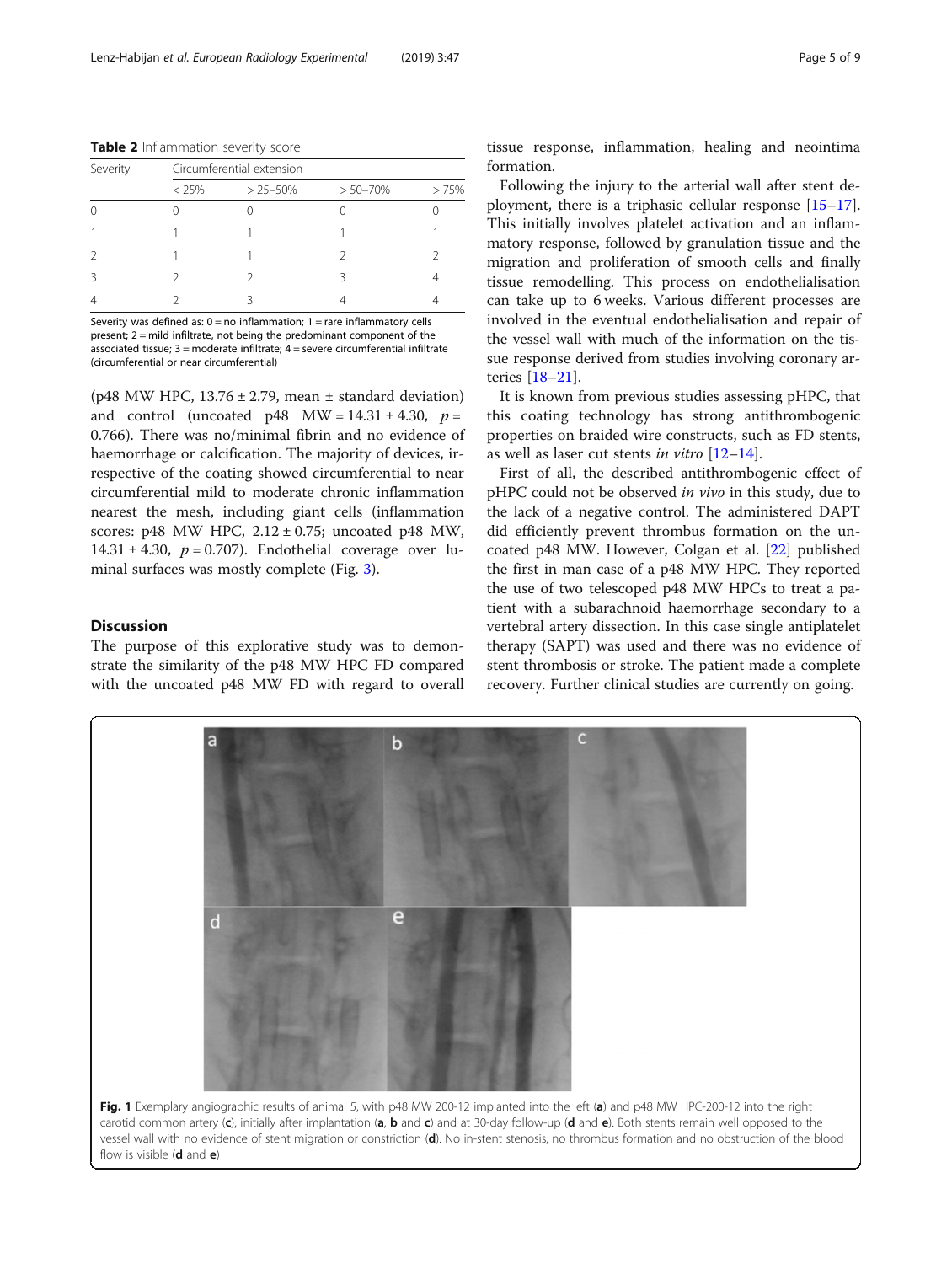<span id="page-5-0"></span>

It is known from other surface modified FDs on the market, that the development of the neointima can be influenced by the device surface quality. In a recent study by Matsuda et al. [\[23](#page-8-0)], the neointima formation on the surface of the PED Shield was compared with that on the surface of the PED Flex and Solitaire (Medtronic). In this in vivo study, the devices were implanted into the carotid arteries of pigs and the development of neointima was assessed using optical coherence tomography. These authors showed that there was a trend towards earlier endothelialisation on the PED Shield and that by day 21 the neointimal ratio ([mean stent area minus mean lumen area]/mean stent area) was significantly higher for both the PED Flex and PED Shield than for the Solitaire ( $p < 0.05$  and  $p < 0.01$ , respectively). Similarly, the neointimal thickness ratio (minimal

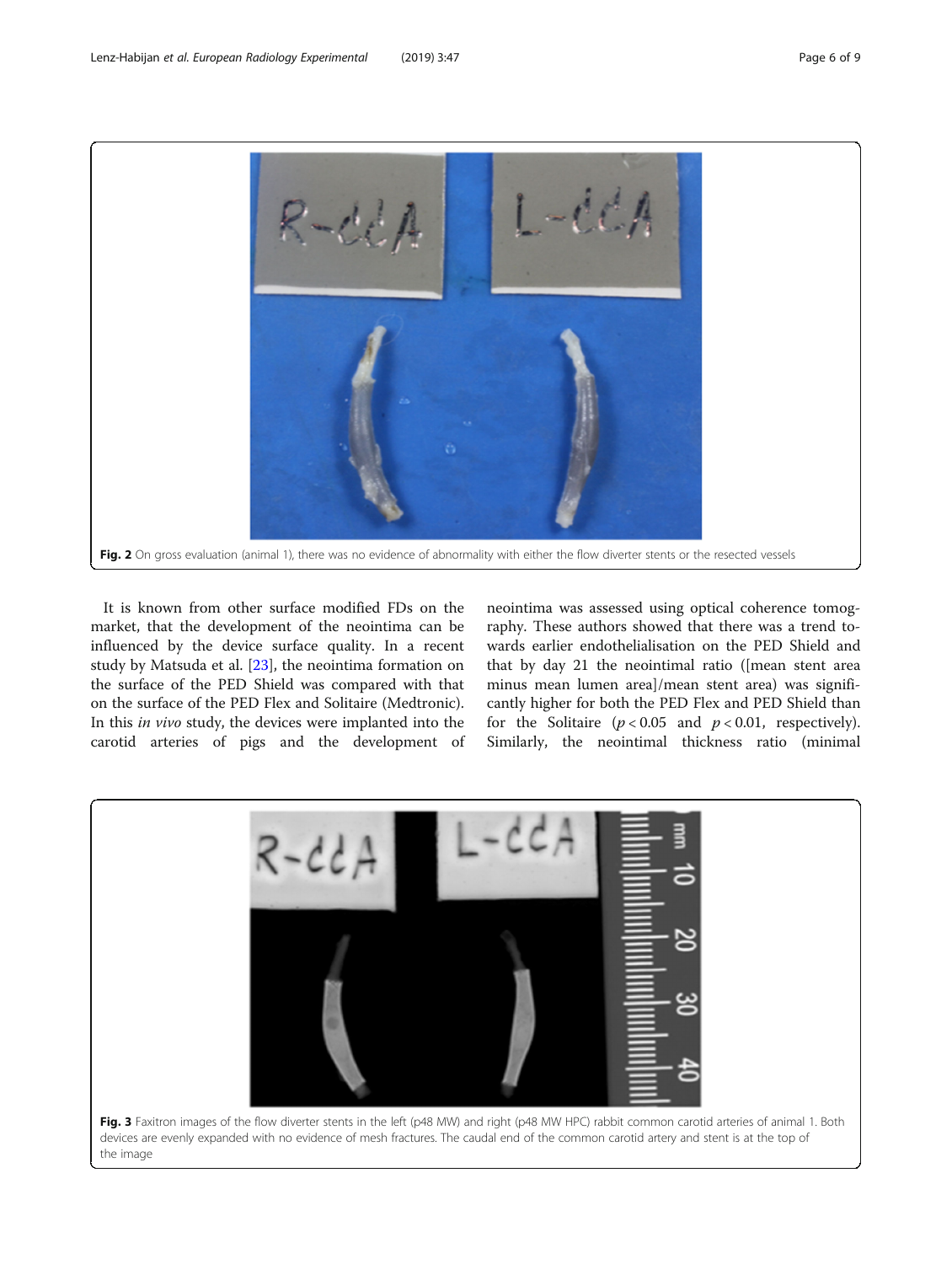<span id="page-6-0"></span>

neointimal thickness/maximum neointimal thickness) was significantly greater for PED Shield than for PED Flex and Solitaire ( $p < 0.05$  and  $p < 0.01$ , respectively). These results suggest that the PED Shield is associated with greater neointimal formation and more concentric neointimal formation compared with the other devices tested and hence that surface modifications to FDs and stents may alter the tissue response.

Given the nature of the pHPC and its ability to inhibit thrombocyte adhesion, it is not inconceivable that this same property may inhibit endothelial cell adhesion and proliferation. Therefore, one big question of the current study was whether pHPC influences the endothelialisation and neointima formation on coated devices compared with uncoated ones. Our results suggest that, even after only 30 days, both devices were equally well covered with neointima. This indicates the noninterference of pHPC with endothelial cell proliferation. These in vivo results demonstrate that neither p48 MW nor p48 MW HPC elicit an acute inflammatory response or an acute fibrotic reaction. Also there was no evidence to suggest neoendothelialisation of the p48 MW HPC occurred at a different rate to the uncoated p48 MW.

Several limitations and the translation into clinical practice need to be considered carefully. The follow-up period (30 days) was too short to observe acute body reactions and the early endothelialisation, but a previous study [[14](#page-7-0)] did not show a chronic inflammatory response within the arterial wall on delayed histological assessment at 180 days. Similarly, FDs are designed to treat aneurysms and so the interaction of the p48 MW HPC with developing intra-aneurysmal thrombus is

Table 3 Morphometric comparison of cross-sectional vessel areas and neointimal thickness

| Implant group             | EEL area<br>$\rm (mm^2)$ | IEL area<br>$\text{m} \rightarrow$ | Lumen area<br>(mm <sup>2</sup> ) | Medial area<br>(mm <sup>2</sup> ) | Neointimal area<br>$\text{m} \sim$ | Stenosis<br>$(\% )$ | Neointimal thickness<br>(mm) |
|---------------------------|--------------------------|------------------------------------|----------------------------------|-----------------------------------|------------------------------------|---------------------|------------------------------|
| $p48$ MW HPC $(n = 8)$    | $5.97 \pm 0.64$          | $5.55 + 0.58$                      | $4.78 \pm 0.51$                  | $0.42 + 0.08$                     | $0.77 + 0.19$                      | $13.76 + 2.79$      | $0.04 + 0.02$                |
| Uncoated P48 MW $(n = 8)$ | $5.73 \pm 0.86$          | $5.30 \pm 0.84$                    | $4.55 + 0.79$                    | $0.43 + 0.06$                     | $0.75 + 0.24$                      | $14.31 + 4.30$      | $0.04 + 0.03$                |
| p value                   | 0.526                    | 0.501                              | 0.499                            | 0.936                             | 0.865                              | 0.766               | 0.892                        |

Data are presented as mean ± standard deviation. EEL External elastic lamina, IEL Internal elastic lamina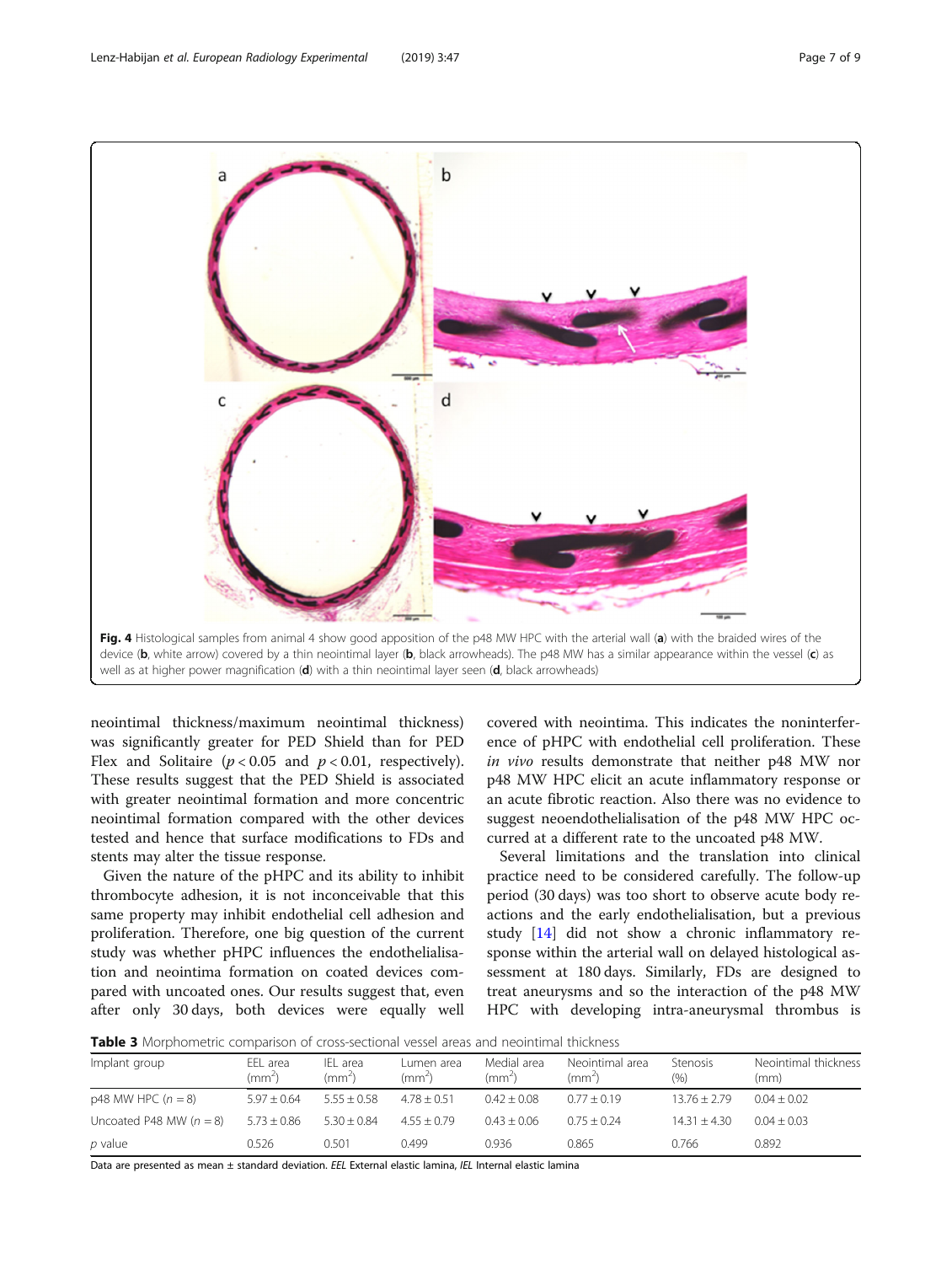<span id="page-7-0"></span>Table 4 Histologic comparison of vessel injury and healing

| Implant group                | Injury<br>score | Thrombus<br>score | Intimal/medial fibrin<br>score                                                                   | Inflammation<br>score | Giant cells<br>score | RBCs<br>score   | Intimal<br>coverage | Adventitial<br>inflammation score |
|------------------------------|-----------------|-------------------|--------------------------------------------------------------------------------------------------|-----------------------|----------------------|-----------------|---------------------|-----------------------------------|
| p48 MW HPC<br>$(n = 8)$      | $0.46 + 0.43$   | $0.04 + 0.12$     | $0.00 + 0.00$                                                                                    | $2.12 \pm 0.75$       | $2.04 \pm 0.84$      | $0.00 \pm 0.00$ | Complete            | $0.13 \pm 0.25$                   |
| Uncoated P48 MW<br>$(n = 8)$ | $0.54 \pm 0.35$ | $0.00 + 0.00$     | $0.00 + 0.00$                                                                                    | $1.96 \pm 0.79$       | $1.96 \pm 0.79$      | $0.00 \pm 0.00$ | Complete            | $0.08 \pm 0.24$                   |
| p value                      | 0.737           | 0.317             | 1.000                                                                                            | 0.707                 | 0.789                | 1.000           | ΝA                  | 0.589                             |
|                              |                 |                   | Data and procedural as provided in standard plantation. DDC Dad laboral well, MA Net accelleble. |                       |                      |                 |                     |                                   |

Data are presented as mean  $\pm$  standard deviation. RBC Red blood cell, NA Not available

unknown. Furthermore, as coils are sometimes used as adjunctive devices when coiling is performed the interaction between coils, particularly coils that are not bare platinum, is unknown. Larger cohorts with longer follow-up periods are required. Furthermore, studies assessing the thrombogenicity of these devices under SAPT use should also be performed.

In conclusion, we showed through an in vivo study on animal model that the p48 MW HPC FD stent does not elicit an acute inflammatory response greater or significantly different from that of the uncoated p48 MW FD stent.

#### Abbreviations

CCA: Common carotid artery; DAPT: Dual antiplatelet therapy; DFT: Drawn filled tubes; EEL: External elastic lamina; FD: Flow diverter; IEL: Internal elastic lamina; MW: Movable wire; PED: Pipeline embolisation device; pHPC: Phenox hydrophylic polymer coating; PRU: Platelet reactivity units; SAPT: Single antiplatelet therapy

#### Authors' contributions

Pervinder Bhogal: manuscript preparation; Tim Lenz-Habijan: data collection, editing, and review of manuscript; Catrin Bannewitz: data collection, editing, and review of manuscript; Ralf Hannes: editing and review of manuscript; Andreas Simgen: animal testing, editing, and review of manuscript; Ruben Mühl-Benninghaus: animal testing, editing, and review of manuscript; Wolfgang Reith: animal testing, editing, and review of manuscript; Hermann Monstadt: editing and review of manuscript; Hans Henkes: study design, editing, and review of manuscript, guarantor of the study.

#### Funding

This study was funded by Phenox GmbH.

#### Availability of data and materials

There is no further data available to share at this time.

#### Ethics approval and consent to participate

All applicable international, national, and/or institutional guidelines for the care and use of animals were followed. All testing was carried out at the animal lab of Universitätsklinikum des Saarlandes Homburg/Saar after ethical approval (#40/15 from July 2015).

#### Competing interests

Pervinder Bhogal: consulting and proctoring agreement with Phenox GmbH; Tim Lenz-Habijan: employee of Phenox GmbH; Catrin Bannewitz: employee of Phenox GmbH; Ralf Hannes: CEO of Phenox GmbH; Andreas Simgen: none declared; Ruben Mühl-Benninghaus: none declared; Wolfgang Reith: none declared; Hermann Monstadt: CEO and shareholder of Phenox GmbH; Hans Henkes: co-founder and shareholder of Phenox GmbH.

#### Author details

<sup>1</sup>phenox GmbH, Bochum, Germany. <sup>2</sup>Department of Interventional Neuroradiology, The Royal London Hospital, Whitechapel Road, London E1 1BB, UK.<sup>3</sup> Department of Neuroradiology, Saarland University, Homburg, Saar, Germany. <sup>4</sup>Neuroradiological Clinic, Klinikum Stuttgart, Stuttgart, Germany.<br><sup>5</sup>Medical Eaculty, University Duisburg Essen, Essen, Germany. Medical Faculty, University Duisburg-Essen, Essen, Germany.

# Received: 10 June 2019 Accepted: 10 October 2019 Published online: 05 December 2019

#### References

- 1. Kadirvel R, Ding YH, Dai D, Rezek I, Lewis DA, Kallmes DF (2014) Cellular mechanisms of aneurysm occlusion after treatment with a flow diverter. Radiology 270:394–399. <https://doi.org/10.1148/radiol.13130796>
- 2. Becske T, Kallmes DF, Saatci I et al (2013) Pipeline for uncoilable or failed aneurysms: results from a multicenter clinical trial. Radiology 267:858–868. <https://doi.org/10.1148/radiol.13120099>
- 3. Becske T, Brinjikji W, Potts MB et al (2017) Long-term clinical and angiographic outcomes following pipeline embolization device treatment of complex internal carotid artery aneurysms: five-year results of the pipeline for uncoilable or failed aneurysms trial. Neurosurgery 80:40–48. <https://doi.org/10.1093/neuros/nyw014>
- 4. Wakhloo AK, Lylyk P, Vries J et al (2015) Surpass flow diverter in the treatment of intracranial aneurysms: a prospective multicenter study. AJNR Am J Neuroradiol 36:98–107. <https://doi.org/10.3174/ajnr.A4078>
- 5. Pierot L, Spelle L, Berge J et al (2019) SAFE study (safety and efficacy analysis of FRED embolic device in aneurysm treatment): 1-year clinical and anatomical results. J Neurointerv Surg 11:184–189. [https://doi.org/10.1136/](https://doi.org/10.1136/neurintsurg-2018-014261) [neurintsurg-2018-014261](https://doi.org/10.1136/neurintsurg-2018-014261)
- 6. Ajadi E, Kabir S, Cook A, Grupke S, Alhajeri A, Fraser JF (2019) Predictive value of platelet reactivity unit (PRU) value for thrombotic and hemorrhagic events during flow diversion procedures: a meta-analysis. J Neurointerv Surg. <https://doi.org/10.1136/neurintsurg-2019-014765>
- 7. Martinez-Moreno R, Aguilar M, Wendl C, Bäzner H, Ganslandt O, Henkes H (2016) Fatal thrombosis of a flow diverter due to ibuprofen-related antagonization of acetylsalicylic acid. Clin Neuroradiol 26:355–358. [https://](https://doi.org/10.1007/s00062-015-0487-7) [doi.org/10.1007/s00062-015-0487-7](https://doi.org/10.1007/s00062-015-0487-7)
- 8. Chen C, Lumsden AB, Ofenloch JC et al (1997) Phosphorylcholine coating of ePTFE grafts reduces neointimal hyperplasia in canine model. Ann Vasc Surg 11:74–79. <https://doi.org/10.1007/s100169900013>
- 9. Chen C, Ofenloch JC, Yianni YP, Hanson SR, Lumsden AB (1998) Phosphorylcholine coating of ePTFE reduces platelet deposition and neointimal hyperplasia in arteriovenous grafts. J Surg Res 77:119–125. <https://doi.org/10.1006/jsre.1998.5399>
- 10. Campbell EJ, O'Byrne V, Stratford PW et al (1994) Biocompatible surfaces using methacryloylphosphorylcholine laurylmethacrylate copolymer. ASAIO J 40:M853–M857
- 11. Fahed R, Raymond J, Ducroux C et al (2016) Testing flow diversion in animal models: a systematic review. Neuroradiology 58:375–382. [https://doi.](https://doi.org/10.1007/s00234-015-1635-0) [org/10.1007/s00234-015-1635-0](https://doi.org/10.1007/s00234-015-1635-0)
- 12. Martínez Moreno R, Bhogal P, Lenz-Habijan T et al (2019) In vivo canine study of three different coatings applied to p64 flow-diverter stents: initial biocompatibility study. Eur Radiol Exp 3:3. [https://doi.org/10.1186/s41747-](https://doi.org/10.1186/s41747-018-0084-z) [018-0084-z](https://doi.org/10.1186/s41747-018-0084-z)
- 13. Lenz-Habijan T, Bhogal P, Peters M et al (2018) Hydrophilic stent coating inhibits platelet adhesion on stent surfaces: initial results in vitro. Cardiovasc Intervent Radiol. <https://doi.org/10.1007/s00270-018-2036-7>
- 14. Bhogal P, Lenz-Habijan T, Bannewitz C et al (2019) The pCONUS HPC: 30 day and 180-day in vivo biocompatibility results. Cardiovasc Intervent Radiol Accessed on-line 01/07/2019. <https://doi.org/10.1007/s00270-019-02202-z>
- 15. Mitra AK, Agrawal DK (2006) In stent restenosis: bane of the stent era. J Clin Pathol 59:232–239. <https://doi.org/10.1136/jcp.2005.025742>